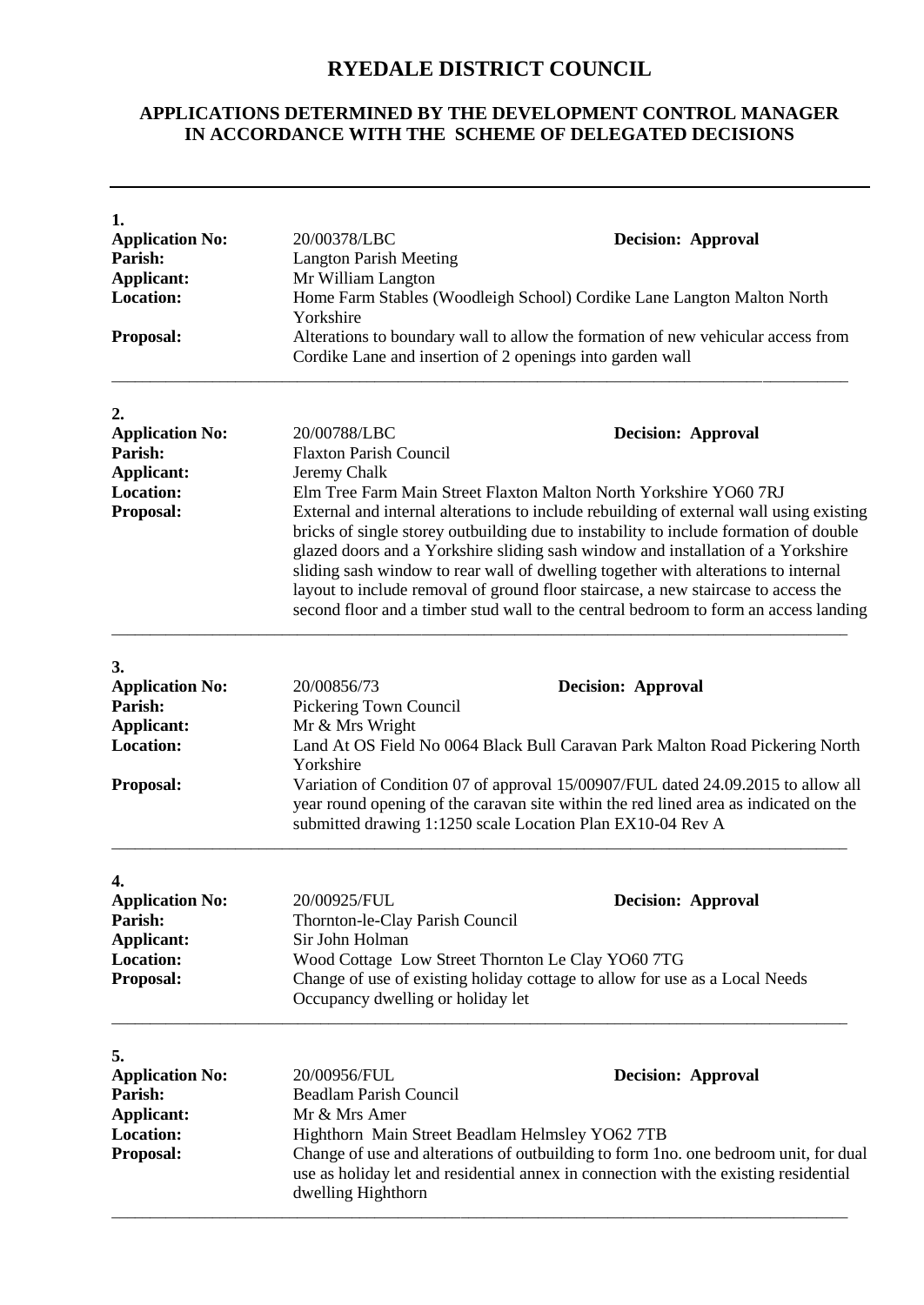| 6.<br><b>Application No:</b><br>Parish:<br>Applicant:<br><b>Location:</b><br>Proposal:         | 20/00963/LBC<br>Sinnington Parish Council<br>Mr Eric Tyson                                                                                                                                                                                                                                                                                                                                                                                                                          | <b>Decision: Approval</b><br>Friars Hill Farm Friars Hill Road Sinnington Pickering North Yorkshire YO62 6SJ<br>Installation of 4no. rooflights to the main barn roof and 4no. rooflights to the barn<br>extension - revised details to part of approval 19/00127/LBC dated 07.06.2019 |
|------------------------------------------------------------------------------------------------|-------------------------------------------------------------------------------------------------------------------------------------------------------------------------------------------------------------------------------------------------------------------------------------------------------------------------------------------------------------------------------------------------------------------------------------------------------------------------------------|----------------------------------------------------------------------------------------------------------------------------------------------------------------------------------------------------------------------------------------------------------------------------------------|
| 7.<br><b>Application No:</b><br>Parish:<br>Applicant:<br><b>Location:</b><br>Proposal:         | <b>Decision: Refusal</b><br>20/00965/CLEUD<br><b>Coulton Parish Council</b><br>Mr Paul Judson<br>Coulton House Farm Coulton Lane Coulton Helmsley YO62 4NE<br>Certificate of Lawfulness in respect of the works to erect an agricultural building for<br>the housing of livestock subject of this application as shown outlined in red on the<br>submitted 1:2500 scale site location plan were substantially completed more than<br>four years before the date of this application |                                                                                                                                                                                                                                                                                        |
| 8.<br><b>Application No:</b><br>Parish:<br>Applicant:<br><b>Location:</b><br>Proposal:         | 20/00979/FUL<br>Habton Parish Council<br>Mr Andrew Kellett (Wilson & Kellett)<br>Ackland Farm Riggs Road Ryton Malton YO17 6XU<br>Erection of steel framed agricultural building for the housing of livestock                                                                                                                                                                                                                                                                       | <b>Decision: Approval</b>                                                                                                                                                                                                                                                              |
| 9.<br><b>Application No:</b><br>Parish:<br>Applicant:<br><b>Location:</b><br>Proposal:         | 20/01012/HOUSE<br>Kirkbymoorside Town Council<br>Ms Janet Murphy<br>69 West End Kirkbymoorside YO62 6AD<br>Installation of replacement front door                                                                                                                                                                                                                                                                                                                                   | <b>Decision: Approval</b>                                                                                                                                                                                                                                                              |
| 10.<br><b>Application No:</b><br>Parish:<br>Applicant:<br><b>Location:</b><br>Proposal:        | 20/01015/FUL<br>Sinnington Parish Council<br>Mr Thomas Hauxwell Scaling (T H Scaling)<br>Cliff Farm Cross Lane Sinnington Pickering North Yorkshire YO62 6SS<br>purposes with associated parking                                                                                                                                                                                                                                                                                    | <b>Decision: Approval</b><br>Change of use of land to allow the installation of 2no. hobbit houses for holiday let                                                                                                                                                                     |
| 11.<br><b>Application No:</b><br>Parish:<br>Applicant:<br><b>Location:</b><br>Proposal:        | 20/01029/HOUSE<br><b>Terrington Parish Council</b><br>Mr James Whitty<br>13 South Back Lane Terrington YO60 6PX<br>room and erection of oak framed porch to front elevation                                                                                                                                                                                                                                                                                                         | <b>Decision: Approval</b><br>Erection of first floor rear extension, single storey side extension following removal<br>of existing conservatory, formation of pitched roof to existing garage and utility                                                                              |
| 12.<br><b>Application No:</b><br>Parish:<br><b>Applicant:</b><br><b>Location:</b><br>Proposal: | 20/01044/TPO<br><b>Decision: Partial Approve/Refuse</b><br><b>Claxton Parish Council</b><br>Mr Tim Orton<br>Oakfield House Malton Road Claxton Malton North Yorkshire YO60 7RE<br>To fell T24 Oak and T25 Oak of TPO 70/1985                                                                                                                                                                                                                                                        |                                                                                                                                                                                                                                                                                        |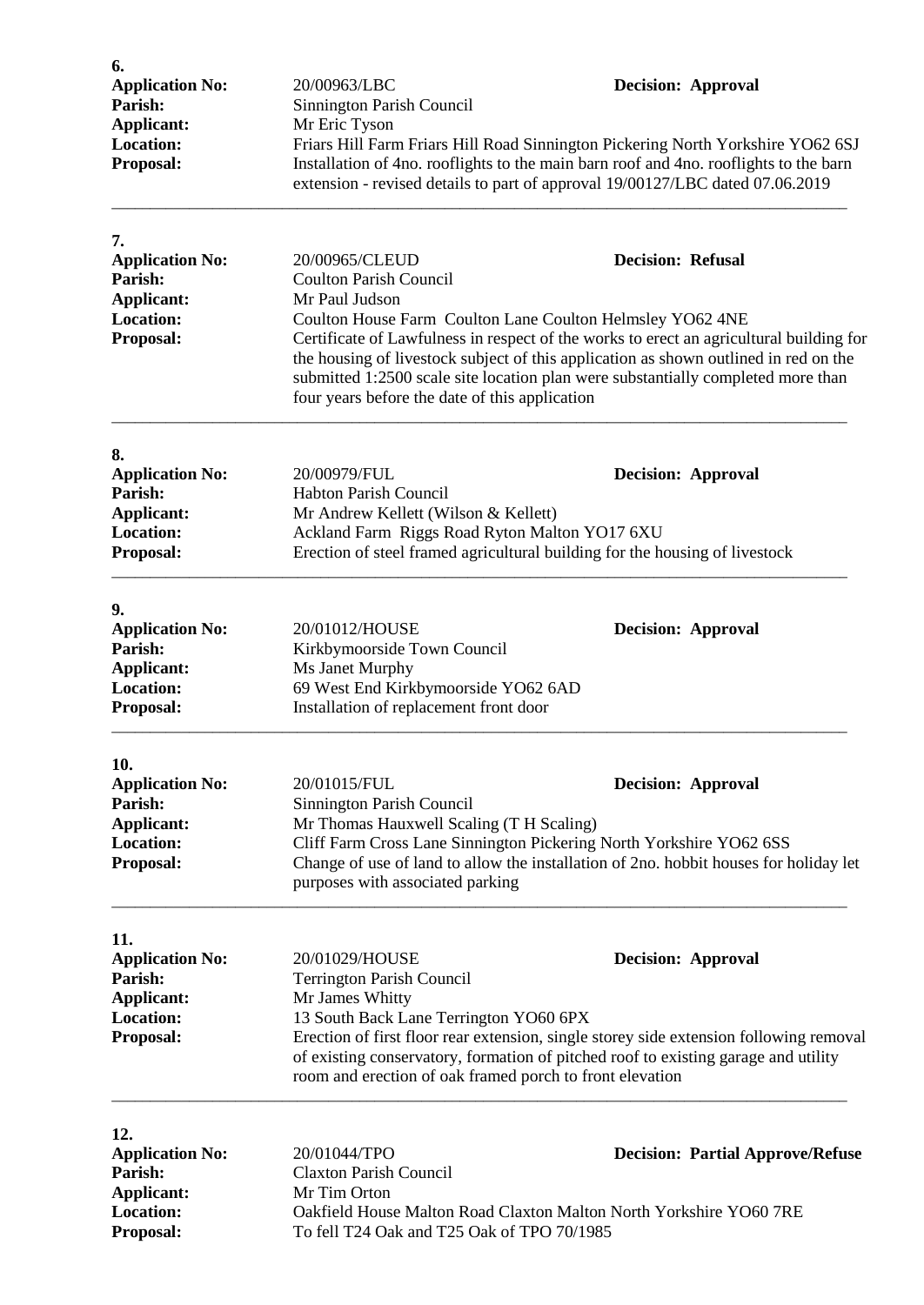| 13.<br><b>Application No:</b><br>Parish:<br><b>Applicant:</b><br><b>Location:</b><br>Proposal: | 20/01047/HOUSE<br>Kirkbymoorside Town Council<br>Mr And Mrs N Holroyd<br>6N <sub>B</sub><br>accommodation                                                                                                                                                                                                                                                                                                                                                                                             | <b>Decision: Approval</b><br>Duna Cottage Village Street Keldholme Kirkbymoorside North Yorkshire YO62<br>Erection of first floor extension above existing detached garage to form guest |  |
|------------------------------------------------------------------------------------------------|-------------------------------------------------------------------------------------------------------------------------------------------------------------------------------------------------------------------------------------------------------------------------------------------------------------------------------------------------------------------------------------------------------------------------------------------------------------------------------------------------------|------------------------------------------------------------------------------------------------------------------------------------------------------------------------------------------|--|
|                                                                                                |                                                                                                                                                                                                                                                                                                                                                                                                                                                                                                       |                                                                                                                                                                                          |  |
| 14.<br><b>Application No:</b><br>Parish:<br>Applicant:<br><b>Location:</b><br><b>Proposal:</b> | 20/01048/HOUSE<br><b>Decision: Approval</b><br>Harome Parish Council<br>Mr & Mrs Silk<br>Mill Green Mill Street Harome Helmsley YO62 5JG<br>Erection of two storey and single storey rear extensions with conversion of garage to<br>form additional living accommodation, installation of replacement windows,<br>installation of 4no. rooflights, renewal of rendering. removal of chimney and                                                                                                      |                                                                                                                                                                                          |  |
|                                                                                                | 30.06.2020)                                                                                                                                                                                                                                                                                                                                                                                                                                                                                           | replacement with stove pipe (revised details to approval 20/00316/HOUSE dated                                                                                                            |  |
| 15.                                                                                            |                                                                                                                                                                                                                                                                                                                                                                                                                                                                                                       |                                                                                                                                                                                          |  |
| <b>Application No:</b><br>Parish:<br><b>Applicant:</b>                                         | 20/01049/GPAGB<br>Barton-le-Street Parish Meeting<br>Mr Richard Dales                                                                                                                                                                                                                                                                                                                                                                                                                                 | <b>Decision: Prior Approval Granted</b>                                                                                                                                                  |  |
| <b>Location:</b><br><b>Proposal:</b>                                                           | Building Off Butterwick Road Barton Le Street Malton North Yorkshire<br>Change of use of agricultural building to form 2no. two bedroom dwellings (Use<br>Class C3) with associated parking and landscaping                                                                                                                                                                                                                                                                                           |                                                                                                                                                                                          |  |
| 16.                                                                                            |                                                                                                                                                                                                                                                                                                                                                                                                                                                                                                       |                                                                                                                                                                                          |  |
| <b>Application No:</b><br>Parish:<br><b>Applicant:</b>                                         | 20/01071/HOUSE<br><b>Decision: Approval</b><br>Pickering Town Council<br>Mr And Mrs Ivens                                                                                                                                                                                                                                                                                                                                                                                                             |                                                                                                                                                                                          |  |
| <b>Location:</b><br><b>Proposal:</b>                                                           | Rhodendene 38 Westgate Pickering North Yorkshire YO18 8BA<br>Erection of single storey rear extension                                                                                                                                                                                                                                                                                                                                                                                                 |                                                                                                                                                                                          |  |
| 17.                                                                                            |                                                                                                                                                                                                                                                                                                                                                                                                                                                                                                       |                                                                                                                                                                                          |  |
| <b>Application No:</b><br>Parish:<br><b>Applicant:</b>                                         | 20/01072/FUL<br><b>Decision: Approval</b><br><b>Habton Parish Council</b><br>Mr S M Greenfield                                                                                                                                                                                                                                                                                                                                                                                                        |                                                                                                                                                                                          |  |
| <b>Location:</b><br><b>Proposal:</b>                                                           | Garforth Hall Ryton Rigg Road Ryton Malton YO17 6RY<br>Alterations to dwelling to include the erection of single storey extension adjoining<br>north elevation to form utility room, erection of lean-to kitchen bay extension on<br>west elevation, erection of portico following removal of existing bay window and<br>porch to south elevation and the change of use and conversion of outbuilding (known<br>as The Blacksmiths Shop) to form 1no. two bedroom and 1no. one bedroom holiday<br>let |                                                                                                                                                                                          |  |
| 18.                                                                                            |                                                                                                                                                                                                                                                                                                                                                                                                                                                                                                       |                                                                                                                                                                                          |  |
| <b>Application No:</b><br><b>Parish:</b>                                                       | 20/01073/LBC<br>Habton Parish Council                                                                                                                                                                                                                                                                                                                                                                                                                                                                 | <b>Decision: Approval</b>                                                                                                                                                                |  |
| <b>Applicant:</b><br><b>Location:</b>                                                          | Mr S M Greenfield<br>Garforth Hall Ryton Rigg Road Ryton Malton YO17 6RY                                                                                                                                                                                                                                                                                                                                                                                                                              |                                                                                                                                                                                          |  |
| Proposal:                                                                                      | External and internal alterations to dwelling to include the erection of single storey<br>extension adjoining north elevation to form utility room, erection of lean-to kitchen                                                                                                                                                                                                                                                                                                                       |                                                                                                                                                                                          |  |

\_\_\_\_\_\_\_\_\_\_\_\_\_\_\_\_\_\_\_\_\_\_\_\_\_\_\_\_\_\_\_\_\_\_\_\_\_\_\_\_\_\_\_\_\_\_\_\_\_\_\_\_\_\_\_\_\_\_\_\_\_\_\_\_\_\_\_\_\_\_\_\_\_\_\_\_\_\_\_\_\_\_\_\_\_\_\_\_\_\_\_\_\_\_\_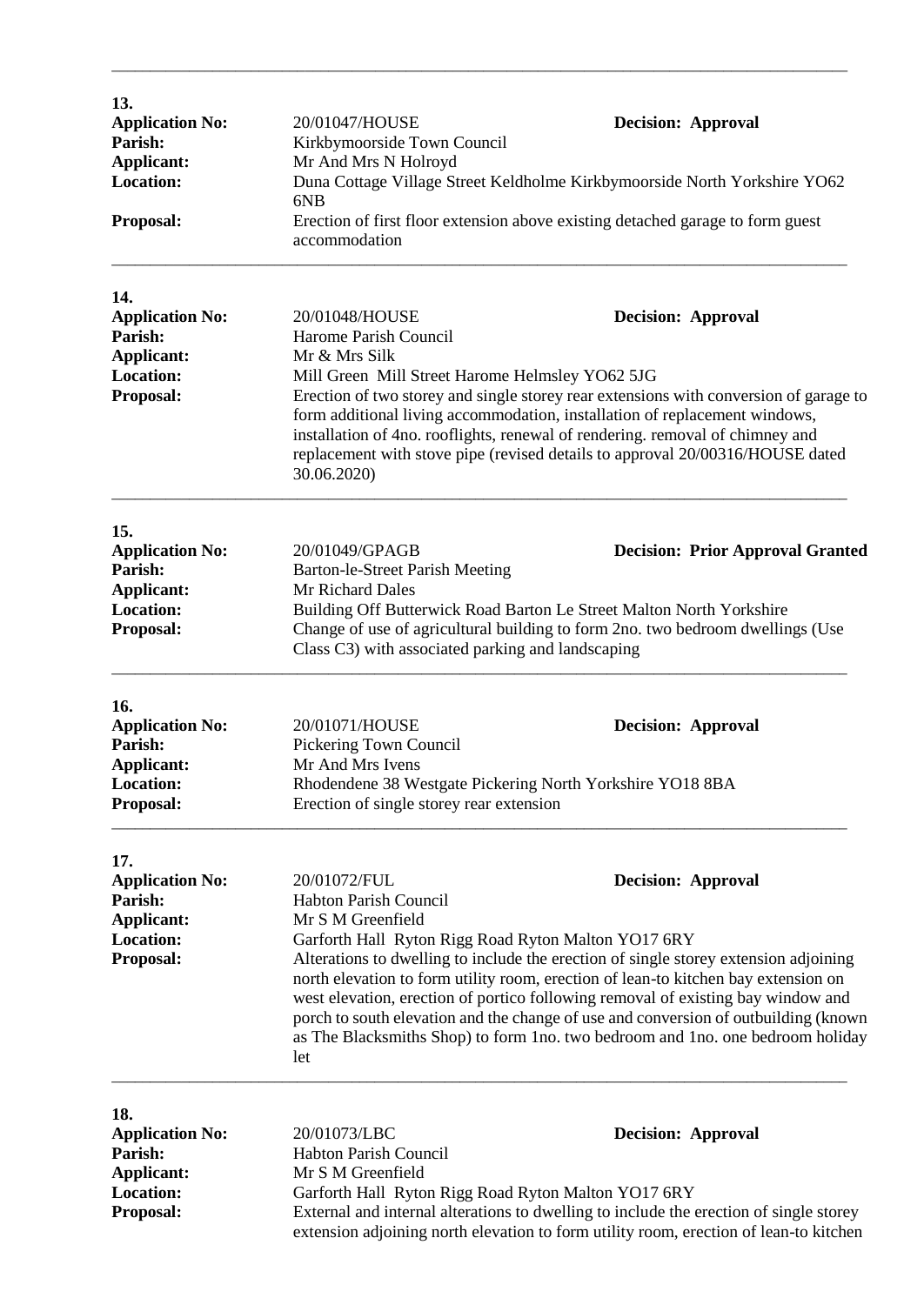bay extension on west elevation, enlargement of kitchen window in east elevation, insertion of 2no. additional windows in east elevation, erection of portico following removal of existing bay window and porch to south elevation, installation of 3no. replacement windows in south elevation to match original design, removal of and replacement with historically appropriate fire surrounds in kitchen, hall, drawing room, dining room, bedroom 1 and library, works to facilitate the installation of 3no. first floor bathrooms and cloakroom on ground floor together with formation of 2no. openings to provide access, removal of store room partition in kitchen, formation of opening from kitchen to proposed utility extension together with the removal of cupboard in kitchen to allow fitting of kitchen units, insertion of pedestrian door in foldyard wall and creation of cloakroom with WC in wash-house, conversion and alterations to outbuilding (known as The Blacksmiths Shop) to form 1no. two bedroom and 1no. one bedroom holiday let to include the installation of 2no. rooflights, 2no. additional window openings and insertion of new internal walls with the partial demolition of the attached store \_\_\_\_\_\_\_\_\_\_\_\_\_\_\_\_\_\_\_\_\_\_\_\_\_\_\_\_\_\_\_\_\_\_\_\_\_\_\_\_\_\_\_\_\_\_\_\_\_\_\_\_\_\_\_\_\_\_\_\_\_\_\_\_\_\_\_\_\_\_\_\_\_\_\_\_\_\_\_\_\_\_\_\_\_\_\_\_\_\_\_\_\_\_\_

| 19.                    |                                                                                                                                                                                                                                                                                                                                                                                                                                                                                                                                                                                                                                                            |                                                                         |  |  |
|------------------------|------------------------------------------------------------------------------------------------------------------------------------------------------------------------------------------------------------------------------------------------------------------------------------------------------------------------------------------------------------------------------------------------------------------------------------------------------------------------------------------------------------------------------------------------------------------------------------------------------------------------------------------------------------|-------------------------------------------------------------------------|--|--|
| <b>Application No:</b> | 20/01098/TPO                                                                                                                                                                                                                                                                                                                                                                                                                                                                                                                                                                                                                                               | <b>Decision: DETERMINED</b>                                             |  |  |
| Parish:                | <b>Malton Town Council</b><br>Mrs Sue Tobin                                                                                                                                                                                                                                                                                                                                                                                                                                                                                                                                                                                                                |                                                                         |  |  |
| Applicant:             |                                                                                                                                                                                                                                                                                                                                                                                                                                                                                                                                                                                                                                                            |                                                                         |  |  |
| <b>Location:</b>       |                                                                                                                                                                                                                                                                                                                                                                                                                                                                                                                                                                                                                                                            | St Andrews Lodge Castle Howard Road Malton North Yorkshire YO17 7AY     |  |  |
| Proposal:              | T1- Copper Beech (Fagus sylvatica purpurea) - Reduce N and E canopy by 3 metres<br>to create clearance from building and patio area. Clean up large pruning stub left<br>from limb removal on SW done by neighbour. Crown lift over garden of St Andrews<br>Lodge to 4 metres to create even canopy. Crown clean of deadwood, drying and<br>diseased or heavily crossing limbs up to 10cm diameter. T2- Copper Beech (Fagus<br>sylvatica purpurea) - Crown clean of deadwood, drying and diseased or heavily<br>crossing limbs up to 10cm diameter. Crown lift to 3 metres to allow for maintenance<br>under canopy. Tree Preservation Order no. 228/1997. |                                                                         |  |  |
| 20.                    |                                                                                                                                                                                                                                                                                                                                                                                                                                                                                                                                                                                                                                                            |                                                                         |  |  |
| <b>Application No:</b> | 20/01107/HOUSE                                                                                                                                                                                                                                                                                                                                                                                                                                                                                                                                                                                                                                             | <b>Decision: Approval</b>                                               |  |  |
| Parish:                | <b>Malton Town Council</b>                                                                                                                                                                                                                                                                                                                                                                                                                                                                                                                                                                                                                                 |                                                                         |  |  |
| Applicant:             | Mrs Gillian Burdett                                                                                                                                                                                                                                                                                                                                                                                                                                                                                                                                                                                                                                        |                                                                         |  |  |
| <b>Location:</b>       | 9 Fitzwilliam Drive Malton North Yorkshire YO17 7XG                                                                                                                                                                                                                                                                                                                                                                                                                                                                                                                                                                                                        |                                                                         |  |  |
| Proposal:              | Erection of a single storey rear garden room extension following removal of the<br>existing conservatory and replacement of existing doors and windows in UVPC (part<br>retrospective application)                                                                                                                                                                                                                                                                                                                                                                                                                                                         |                                                                         |  |  |
| 21.                    |                                                                                                                                                                                                                                                                                                                                                                                                                                                                                                                                                                                                                                                            |                                                                         |  |  |
| <b>Application No:</b> | 20/01117/HOUSE                                                                                                                                                                                                                                                                                                                                                                                                                                                                                                                                                                                                                                             | <b>Decision: Approval</b>                                               |  |  |
| Parish:                | Settrington Parish Council                                                                                                                                                                                                                                                                                                                                                                                                                                                                                                                                                                                                                                 |                                                                         |  |  |
| <b>Applicant:</b>      | Mr William Duggleby                                                                                                                                                                                                                                                                                                                                                                                                                                                                                                                                                                                                                                        |                                                                         |  |  |
| <b>Location:</b>       | Century House Chapel Road Settrington Malton North Yorkshire YO17 8NB                                                                                                                                                                                                                                                                                                                                                                                                                                                                                                                                                                                      |                                                                         |  |  |
| Proposal:              | Erection of single storey side extension                                                                                                                                                                                                                                                                                                                                                                                                                                                                                                                                                                                                                   |                                                                         |  |  |
| 22.                    |                                                                                                                                                                                                                                                                                                                                                                                                                                                                                                                                                                                                                                                            |                                                                         |  |  |
| <b>Application No:</b> | 20/01129/HOUSE                                                                                                                                                                                                                                                                                                                                                                                                                                                                                                                                                                                                                                             | <b>Decision: Approval</b>                                               |  |  |
| Parish:                | <b>Marton Parish Meeting</b>                                                                                                                                                                                                                                                                                                                                                                                                                                                                                                                                                                                                                               |                                                                         |  |  |
| Applicant:             | Mr And Mrs M Dennison                                                                                                                                                                                                                                                                                                                                                                                                                                                                                                                                                                                                                                      |                                                                         |  |  |
| <b>Location:</b>       |                                                                                                                                                                                                                                                                                                                                                                                                                                                                                                                                                                                                                                                            | Taymer Lodge Marton Road Marton Kirkbymoorside North Yorkshire YO62 6RQ |  |  |
| Proposal:              | Erection of part single part two storey rear extension following removal of existing<br>conservatory and erection of double garage with garden room/office following<br>removal of existing garage                                                                                                                                                                                                                                                                                                                                                                                                                                                         |                                                                         |  |  |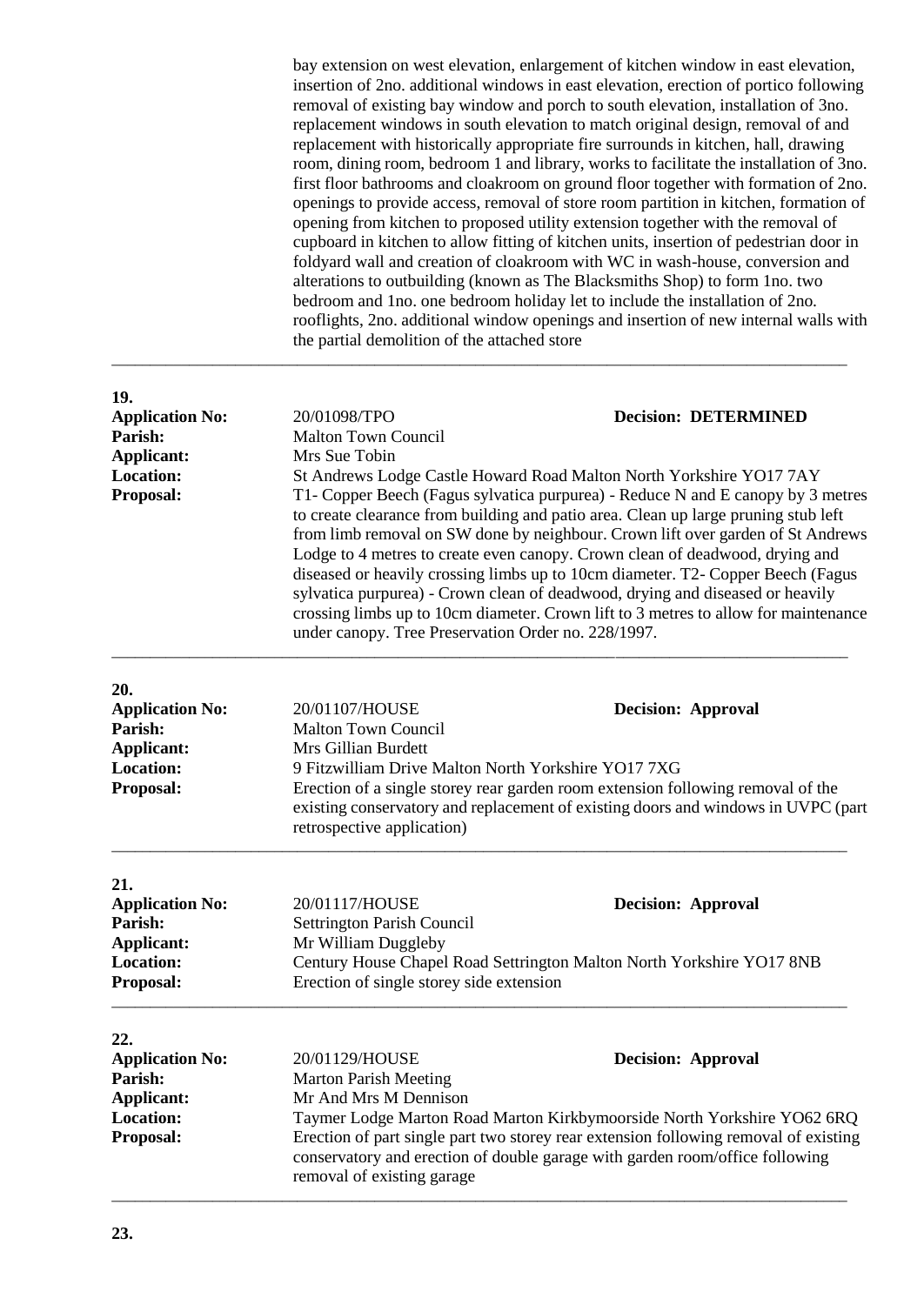| <b>Application No:</b><br>Parish:     | 20/01143/HOUSE<br>Norton Town Council                                                                                                                                                | <b>Decision: Approval</b> |  |
|---------------------------------------|--------------------------------------------------------------------------------------------------------------------------------------------------------------------------------------|---------------------------|--|
| Applicant:                            | Mr Peter Rowley                                                                                                                                                                      |                           |  |
| <b>Location:</b><br>Proposal:         | 10 Woodlands Avenue Norton Malton YO17 9DB<br>Erection of single storey rear extension following removal of part of existing rear<br>extension and conservatory                      |                           |  |
| 24.                                   |                                                                                                                                                                                      |                           |  |
| <b>Application No:</b>                | 20/01147/LBC                                                                                                                                                                         | <b>Decision: Refusal</b>  |  |
| Parish:<br><b>Applicant:</b>          | <b>Malton Town Council</b><br>Mr Kevin Davis                                                                                                                                         |                           |  |
| <b>Location:</b>                      | 11 Town Street Old Malton Malton North Yorkshire YO17 7HB                                                                                                                            |                           |  |
| Proposal:                             | Installation of 2no. replacement timber windows to front elevation                                                                                                                   |                           |  |
| 25.                                   |                                                                                                                                                                                      |                           |  |
| <b>Application No:</b>                | 20/01159/FUL                                                                                                                                                                         | <b>Decision: Approval</b> |  |
| Parish:                               | Norton Town Council                                                                                                                                                                  |                           |  |
| <b>Applicant:</b><br><b>Location:</b> | Karro Food Limited                                                                                                                                                                   |                           |  |
| Proposal:                             | Karro Foods Ltd Westfield Way Norton Malton North Yorkshire YO17 9HG<br>Erection of CHP unit to replace the existing unit following demolition of existing<br>buildings              |                           |  |
| 26.                                   |                                                                                                                                                                                      |                           |  |
| <b>Application No:</b>                | 20/01161/HOUSE                                                                                                                                                                       | <b>Decision: Approval</b> |  |
| Parish:                               | Staxton/Willerby Parish Council                                                                                                                                                      |                           |  |
| <b>Applicant:</b><br><b>Location:</b> | Mr Ian Warrington<br>2 Staxton Farm Yard, Sows Ear Cottage Main Street Staxton Scarborough YO12                                                                                      |                           |  |
|                                       | 4TA                                                                                                                                                                                  |                           |  |
| Proposal:                             | Replace oil central heating with Air Source Heat Pump, remove oil tank within 2<br>existing walls and add a roof and doors between the existing walls to enclose a new<br>water tank |                           |  |
| 27.                                   |                                                                                                                                                                                      |                           |  |
| <b>Application No:</b>                | 20/01162/LBC                                                                                                                                                                         | <b>Decision: Approval</b> |  |
| Parish:                               | <b>Staxton/Willerby Parish Council</b>                                                                                                                                               |                           |  |
| Applicant:<br><b>Location:</b>        | Mr Ian Warrington<br>2 Staxton Farm Yard, Sows Ear Cottage Main Street Staxton Scarborough YO12                                                                                      |                           |  |
|                                       | 4TA                                                                                                                                                                                  |                           |  |
| Proposal:                             | Replace oil central heating with Air Source Heat Pump, remove oil tank within 2<br>existing walls and add a roof and doors between the existing walls to enclose a new<br>water tank |                           |  |
| 28.                                   |                                                                                                                                                                                      |                           |  |
| <b>Application No:</b>                | 20/01175/HOUSE                                                                                                                                                                       | <b>Decision: Approval</b> |  |
| Parish:                               | Pickering Town Council                                                                                                                                                               |                           |  |
| <b>Applicant:</b>                     | Mr Adrian Ward                                                                                                                                                                       |                           |  |
| <b>Location:</b><br>Proposal:         | 20 Whitfield Avenue Pickering YO18 7HY<br>Erection of two storey side extension together with erection of additional boundary<br>wall and amenity space alterations                  |                           |  |
| 29.                                   |                                                                                                                                                                                      |                           |  |
| <b>Application No:</b>                | 20/01180/73                                                                                                                                                                          | <b>Decision: Approval</b> |  |
| Parish:                               | Henderskelfe Parish Meeting                                                                                                                                                          |                           |  |
| <b>Applicant:</b>                     | John Grimshaw (The Yorkshire Arboretum)<br>The Arboretum Castle Howard Malton YO60 7BY                                                                                               |                           |  |
| <b>Location:</b>                      |                                                                                                                                                                                      |                           |  |